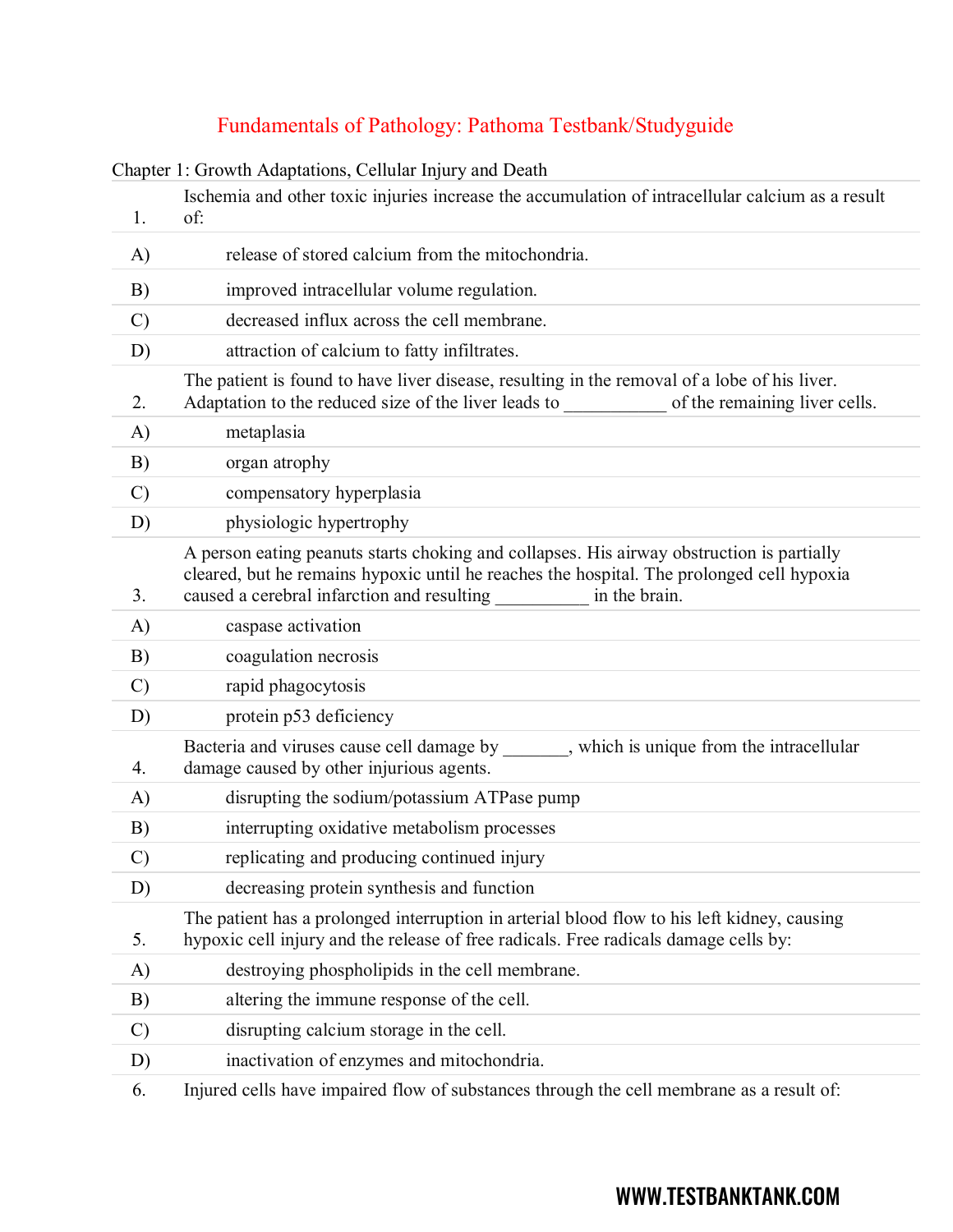| $\mathbf{A}$  | increased fat load.                                                                                                                                                                                                                                                                                                          |
|---------------|------------------------------------------------------------------------------------------------------------------------------------------------------------------------------------------------------------------------------------------------------------------------------------------------------------------------------|
| B)            | altered permeability.                                                                                                                                                                                                                                                                                                        |
| C)            | altered glucose utilization.                                                                                                                                                                                                                                                                                                 |
| D)            | increased surface receptors.                                                                                                                                                                                                                                                                                                 |
| 7.            | Reversible adaptive intracellular responses are initiated by:                                                                                                                                                                                                                                                                |
| A)            | stimulus overload.                                                                                                                                                                                                                                                                                                           |
| B)            | genetic mutations.                                                                                                                                                                                                                                                                                                           |
| $\mathcal{C}$ | chemical messengers.                                                                                                                                                                                                                                                                                                         |
| D)            | mitochondrial DNA.                                                                                                                                                                                                                                                                                                           |
| 8.            | Injured cells become very swollen as a result of:                                                                                                                                                                                                                                                                            |
| A)            | increased cell protein synthesis.                                                                                                                                                                                                                                                                                            |
| B)            | altered cell volume regulation.                                                                                                                                                                                                                                                                                              |
| $\mathcal{C}$ | passive entry of potassium into the cell.                                                                                                                                                                                                                                                                                    |
| D)            | bleb formation in the plasma membrane.                                                                                                                                                                                                                                                                                       |
| 9.            | A diabetic patient has impaired sensation, circulation, and oxygenation of his feet. He steps on<br>a piece of glass, the wound does not heal, and the area tissue becomes necrotic. The necrotic<br>cell death is characterized by:                                                                                         |
| A)            | rapid apoptosis.                                                                                                                                                                                                                                                                                                             |
| B)            | cellular rupture.                                                                                                                                                                                                                                                                                                            |
| $\mathcal{C}$ | shrinkage and collapse.                                                                                                                                                                                                                                                                                                      |
| D)            | chronic inflammation.                                                                                                                                                                                                                                                                                                        |
| 10.           | A 99-year-old woman has experienced the decline of cell function associated with age. A<br>group of theories of cellular aging focus on programmed:                                                                                                                                                                          |
| A)            | changes with genetic influences.                                                                                                                                                                                                                                                                                             |
| B)            | elimination of cell receptor sites.                                                                                                                                                                                                                                                                                          |
| $\mathcal{C}$ | insufficient telomerase enzyme.                                                                                                                                                                                                                                                                                              |
| D)            | DNA mutation or faulty repair.                                                                                                                                                                                                                                                                                               |
| 11.           | An 89-year-old female patient has experienced significant decreases in her mobility and<br>stamina during a 3-week hospital stay for the treatment of a femoral head fracture. Which of<br>the following phenomena most likely accounts for the patients decrease in muscle function<br>that underlies her reduced mobility? |
| A)            | Impaired muscle cell metabolism resulting from metaplasia                                                                                                                                                                                                                                                                    |
| B)            | Dysplasia as a consequence of inflammation during bone remodeling                                                                                                                                                                                                                                                            |
| $\mathcal{C}$ | Disuse atrophy of muscle cells during a prolonged period of immobility                                                                                                                                                                                                                                                       |
| D)            | Ischemic atrophy resulting from vascular changes while on bedrest                                                                                                                                                                                                                                                            |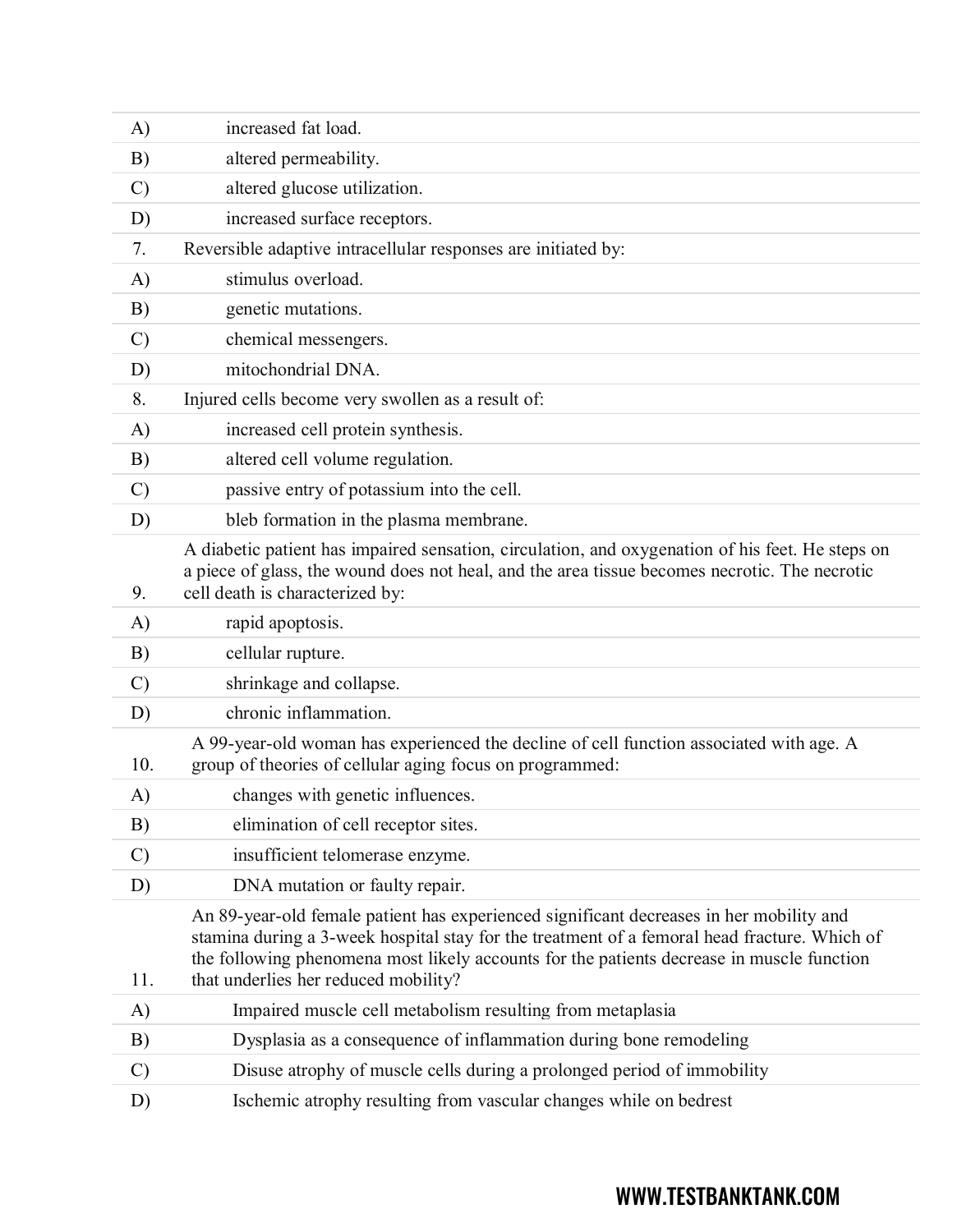| 12.           | A 20-year-old college student has presented to her campus medical clinic for a scheduled<br>Papanicolaou (Pap) smear. The clinician who will interpret the smear will examine cell<br>samples for evidence of:                                                               |
|---------------|------------------------------------------------------------------------------------------------------------------------------------------------------------------------------------------------------------------------------------------------------------------------------|
| A)            | changes in cell shape, size, and organization.                                                                                                                                                                                                                               |
| B)            | the presence of unexpected cell types.                                                                                                                                                                                                                                       |
| $\mathcal{C}$ | ischemic changes in cell samples.                                                                                                                                                                                                                                            |
| D)            | abnormally high numbers of cells in a specified field.                                                                                                                                                                                                                       |
| 13.           | Which of the following pathophysiologic processes is most likely to result in metastatic<br>calcification?                                                                                                                                                                   |
| A)            | Benign prostatic hyperplasia                                                                                                                                                                                                                                                 |
| B)            | Liver cirrhosis                                                                                                                                                                                                                                                              |
| $\mathcal{C}$ | Impaired glycogen metabolism                                                                                                                                                                                                                                                 |
| D)            | Hyperparathyroidism                                                                                                                                                                                                                                                          |
| 14.           | Despite the low levels of radiation used in contemporary radiologic imaging, a radiology<br>technician is aware of the need to minimize her exposure to ionizing radiation. What is the<br>primary rationale for the technicians precautions?                                |
| A)            | Radiation stimulates pathologic cell hypertrophy and hyperplasia.                                                                                                                                                                                                            |
| B)            | Radiation results in the accumulation of endogenous waste products in the cytoplasm.                                                                                                                                                                                         |
| $\mathcal{C}$ | Radiation interferes with DNA synthesis and mitosis.                                                                                                                                                                                                                         |
| D)            | Radiation decreases the action potential of rapidly dividing cells.                                                                                                                                                                                                          |
| 15.           | The parents of a 4-year-old girl have sought care because their daughter has admitted to<br>chewing and swallowing imported toy figurines that have been determined to be made of lead.<br>Which of the following blood tests should the care team prioritize?               |
| A)            | White blood cell levels with differential                                                                                                                                                                                                                                    |
| B)            | Red blood cell levels and morphology                                                                                                                                                                                                                                         |
| $\mathcal{C}$ | Urea and creatinine levels                                                                                                                                                                                                                                                   |
| D)            | Liver function panel                                                                                                                                                                                                                                                         |
| 16.           | A 70-year-old male patient has been admitted to a hospital for the treatment of a recent<br>hemorrhagic stroke that has left him with numerous motor and sensory deficits. These deficits<br>are most likely the result of which of the following mechanisms of cell injury? |
| A)            | Free radical injury                                                                                                                                                                                                                                                          |
| B)            | Hypoxia and ATP depletion                                                                                                                                                                                                                                                    |
| $\mathcal{C}$ | Interference with DNA synthesis                                                                                                                                                                                                                                              |
| D)            | Impaired calcium homeostasis                                                                                                                                                                                                                                                 |
| 17.           | Which of the following processes associated with cellular injury is most likely to be<br>reversible?                                                                                                                                                                         |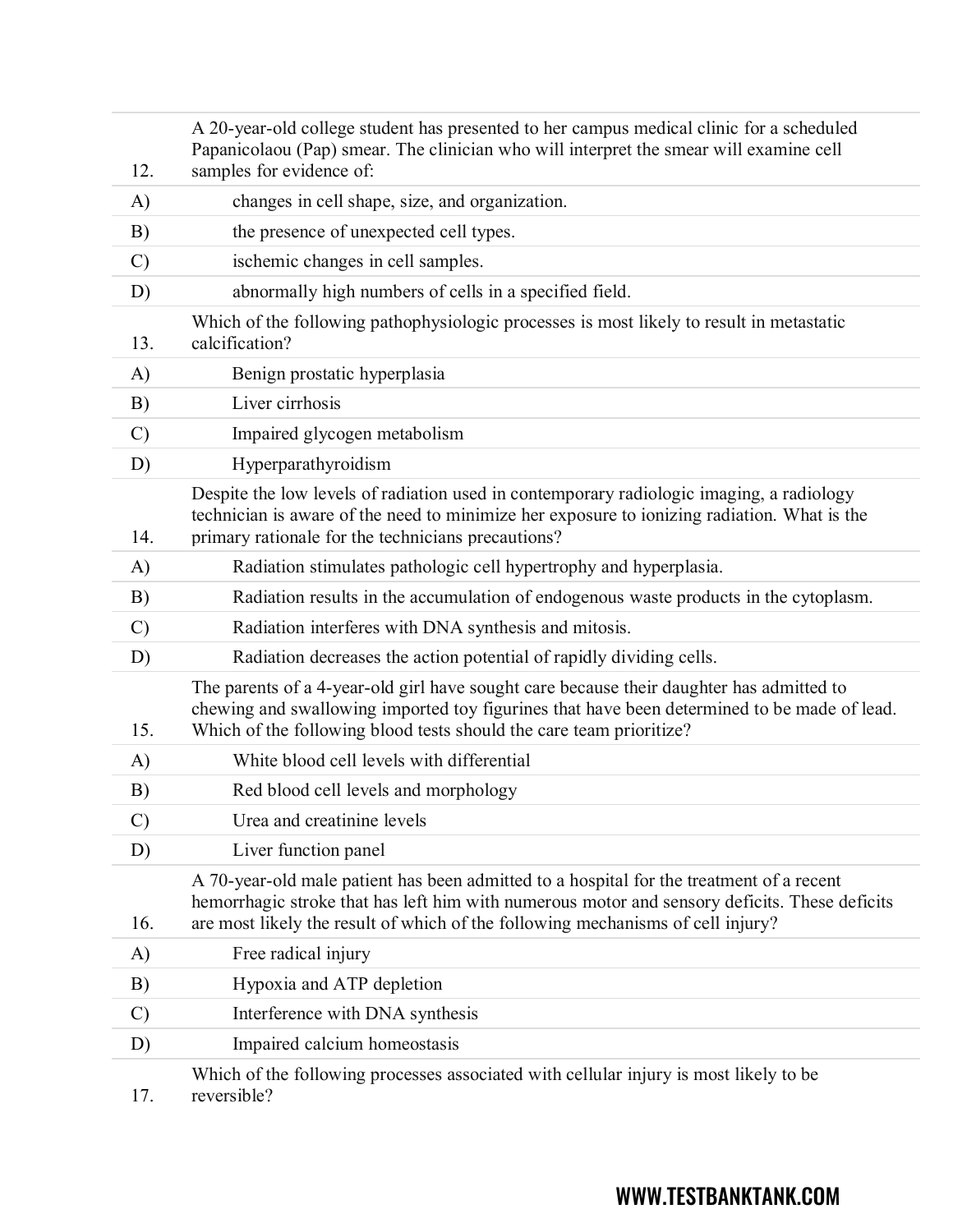| A)                | Cell damage resulting from accumulation of fat in the cytoplasm                                                                                                                                                        |
|-------------------|------------------------------------------------------------------------------------------------------------------------------------------------------------------------------------------------------------------------|
| B)                | Cellular changes as a result of ionizing radiation                                                                                                                                                                     |
| $\mathcal{C}$     | Cell damage from accumulation of free radicals                                                                                                                                                                         |
| D)                | Apoptosis                                                                                                                                                                                                              |
| 18.               | The extrinsic pathway of apoptosis can be initiated by:                                                                                                                                                                |
| A)                | damage to cellular DNA.                                                                                                                                                                                                |
| B)                | decreased ATP levels.                                                                                                                                                                                                  |
| $\mathcal{C}$     | activation of the p53 protein.                                                                                                                                                                                         |
| D)                | activation of death receptors on the cell surface.                                                                                                                                                                     |
| 19.               | A patient with severe peripheral vascular disease has developed signs of dry gangrene on the<br>great toe of one foot. Which of the following pathophysiologic processes most likely<br>contributed to this diagnosis? |
| A)                | Inappropriate activation of apoptosis                                                                                                                                                                                  |
| B)                | <b>Bacterial</b> invasion                                                                                                                                                                                              |
| $\mathcal{C}$     | Impaired arterial blood supply                                                                                                                                                                                         |
| D)                | Metaplastic cellular changes                                                                                                                                                                                           |
| 20.               | Which of the following facts underlies the concept of replicative senescence?                                                                                                                                          |
| A)                | Genes controlling longevity are present or absent in varying quantities among different<br>individuals.                                                                                                                |
| B)                | Telomeres become progressively shorter in successive generations of a cell.                                                                                                                                            |
| $\mathcal{C}$     | The damaging influence of free radicals increases exponentially in later generations of a<br>cell.                                                                                                                     |
| D)                | Aging produces mutations in DNA and deficits in DNA repair.                                                                                                                                                            |
| <b>Answer Key</b> |                                                                                                                                                                                                                        |
| 1. A              |                                                                                                                                                                                                                        |
| 2.                | $\mathsf{C}$                                                                                                                                                                                                           |
| 3.                | $\bf{B}$                                                                                                                                                                                                               |
| 4.                | $\mathcal{C}$                                                                                                                                                                                                          |
| 5.                | A                                                                                                                                                                                                                      |
| 6.                | B                                                                                                                                                                                                                      |
| 7.                | $\mathsf{C}$                                                                                                                                                                                                           |
| 8.                | B                                                                                                                                                                                                                      |
| 9.                | B                                                                                                                                                                                                                      |
| 10.               | $\mathbf{A}$                                                                                                                                                                                                           |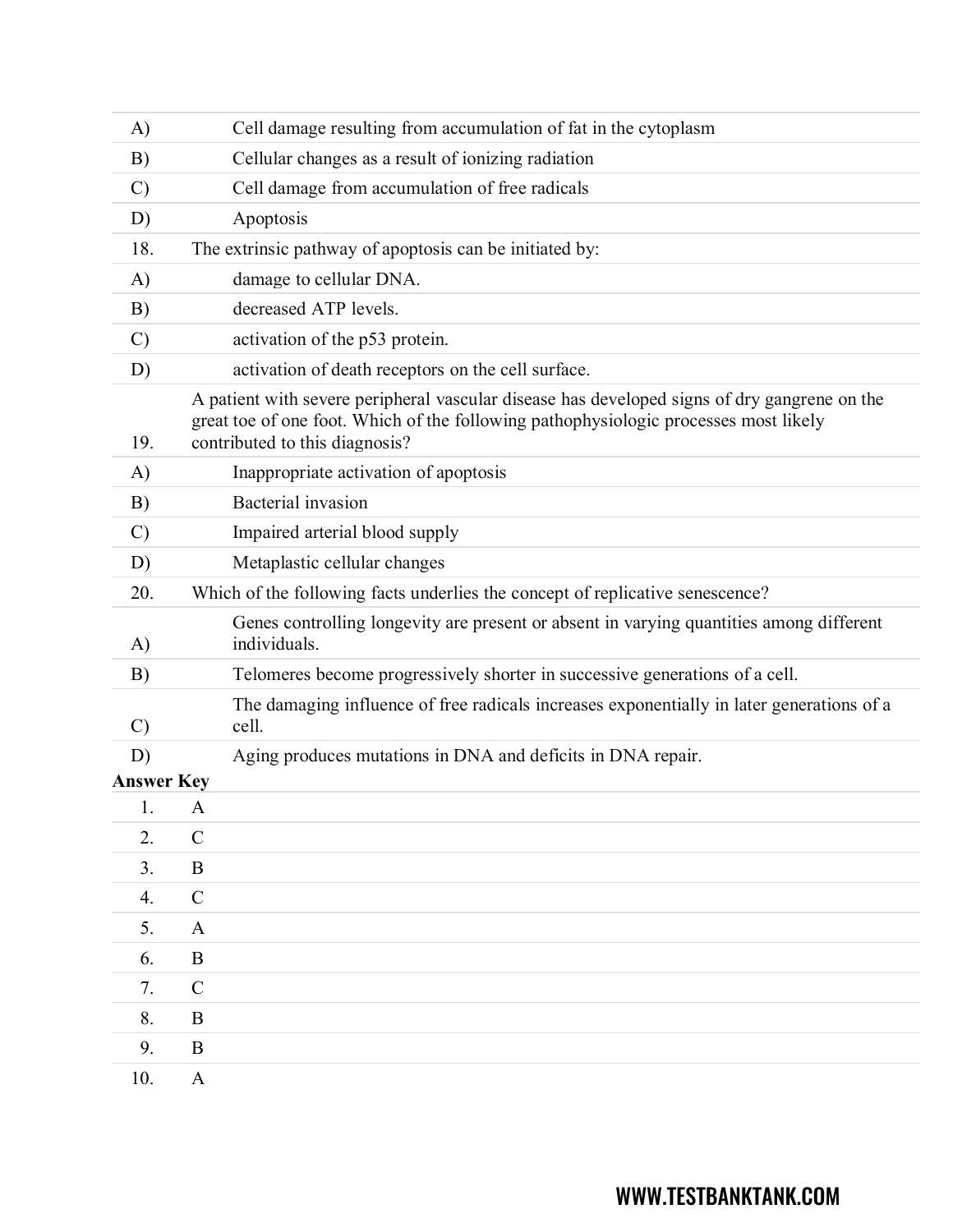| 11. | $\mathbf C$  |  |
|-----|--------------|--|
| 12. | $\mathbf{A}$ |  |
| 13. | $\mathbf{D}$ |  |
| 14. | $\mathbf C$  |  |
| 15. | $\mathbf{B}$ |  |
| 16. | $\mathbf{B}$ |  |
| 17. | $\mathbf{A}$ |  |
| 18. | $\mathbf{D}$ |  |
| 19. | $\mathbf C$  |  |
| 20. | $\mathbf B$  |  |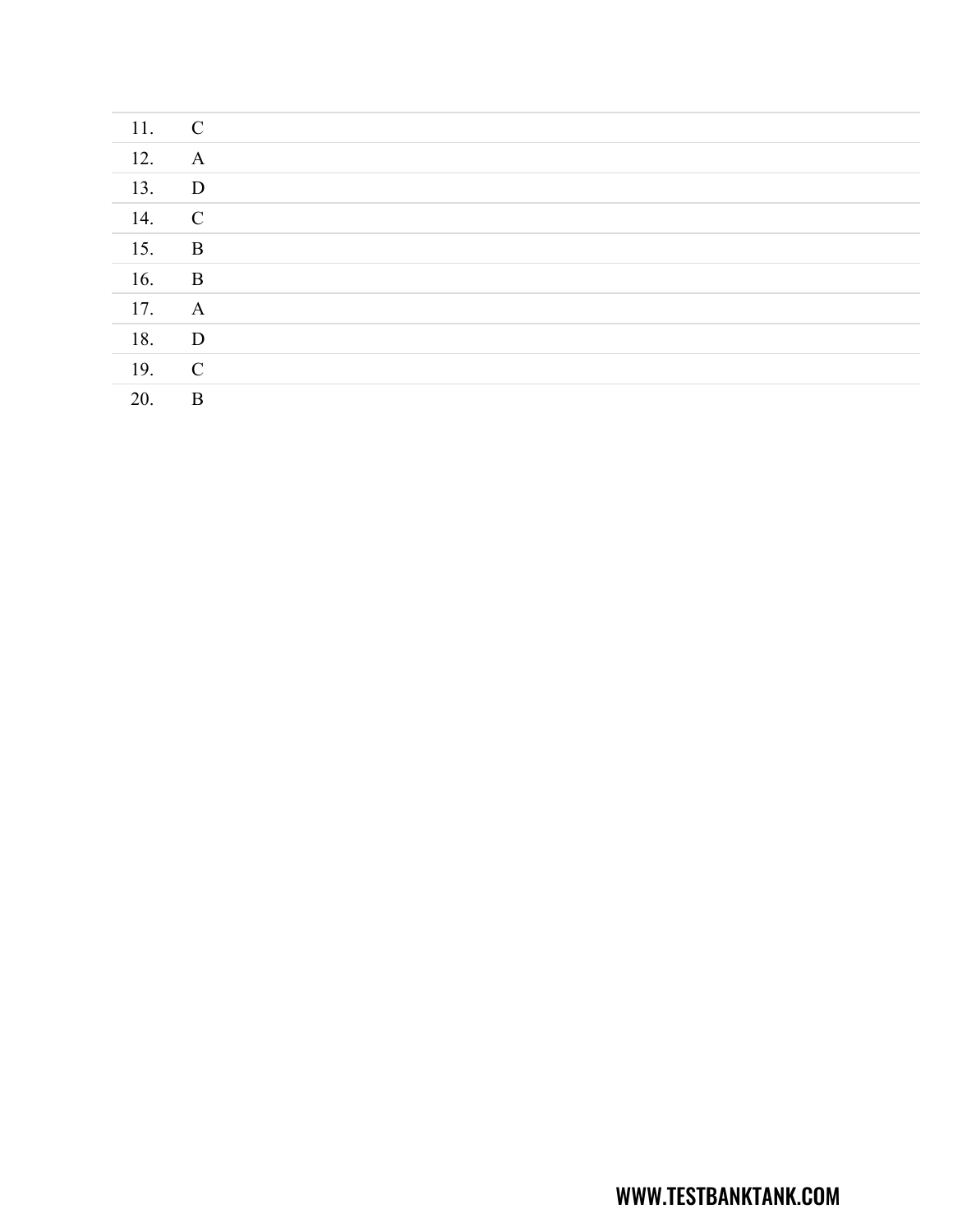## Chapter 2: Inflammation, Inflammatory Disorders, and Wound Healing **MULTIPLE CHOICE** 1. Tears are considered to be part of the: 1. first line of defense. 2. second line of defense. 3. third line of defense. 4. specific defenses. 5. nonspecific defenses. a.  $1, 4$ b.  $1, 5$ c.  $3, 4$ d.  $2, 5$ ANS: B 2. A specific defense for the body is: a. phagocytosis. b. sensitized T lymphocytes. c. the inflammatory response. d. intact skin and mucous membranes. ANS: B 3. The inflammatory response is a nonspecific response to: a. phagocytosis of foreign material. b. local vasodilation. c. any tissue injury. d. formation of purulent exudates. ANS: C 4. Chemical mediators released during the inflammatory response include: a. albumin and fibrinogen. b. growth factors and cell enzymes. c. macrophages and neutrophils. d. histamine and prostaglandins. ANS: D 5. Which of the following result directly from the release of chemical mediators following a moderate burn injury?

- 1. Pain
- 2. Local vasoconstriction
- 3. Increased capillary permeability
- 4. Pallor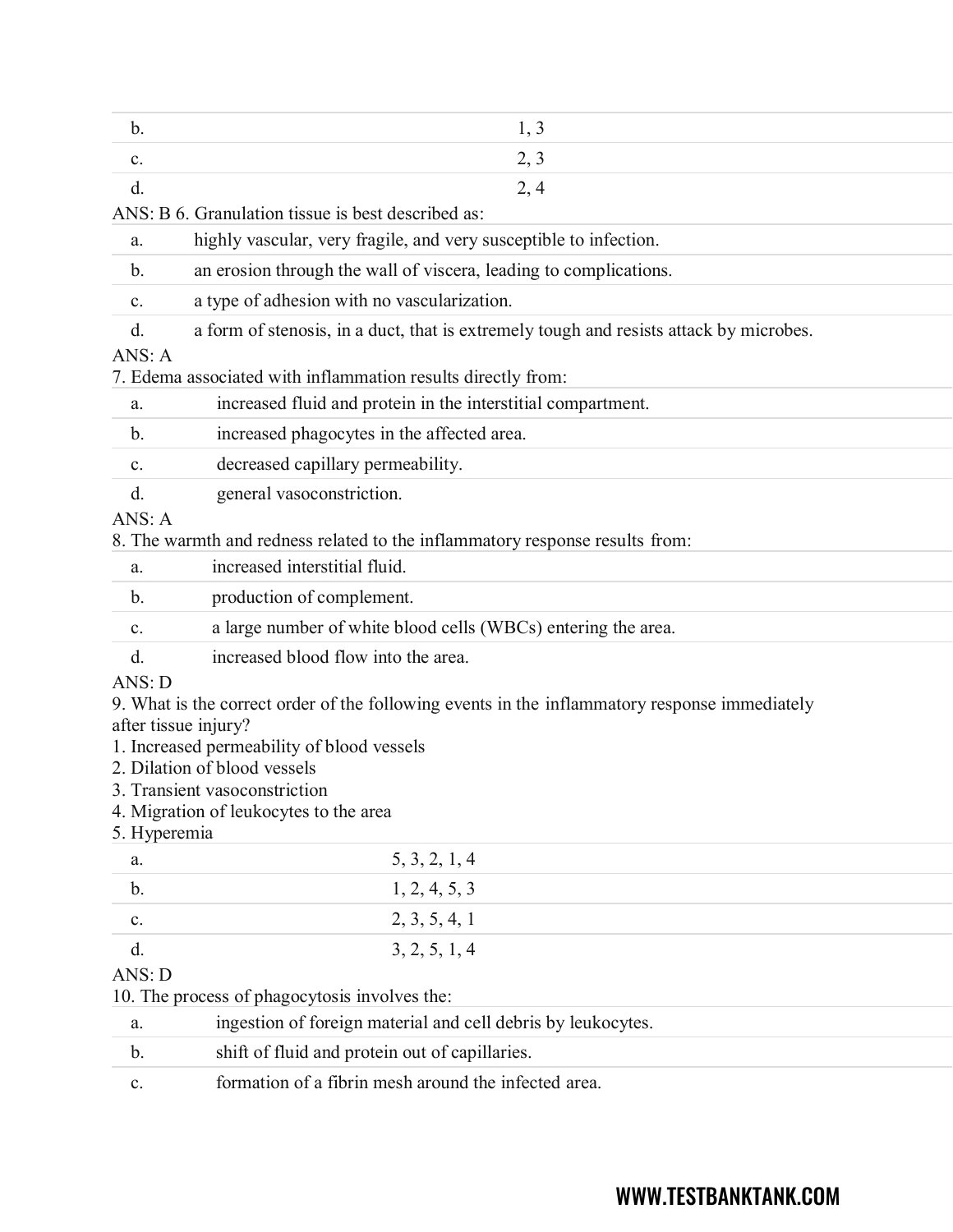| d.            | movement of erythrocytes through the capillary wall.                                   |
|---------------|----------------------------------------------------------------------------------------|
| ANS: A        |                                                                                        |
|               | 11. Systemic effects of severe inflammation include:                                   |
| a.            | erythema and warmth.                                                                   |
| $\mathbf b$ . | loss of movement at the affected joint.                                                |
| c.            | fatigue, anorexia, and mild fever.                                                     |
| d.            | abscess formation.                                                                     |
| ANS: C        |                                                                                        |
|               | 12. The term leukocytosis means:                                                       |
| a.            | increased white blood cells (WBCs) in the blood.                                       |
| b.            | decreased WBCs in the blood.                                                           |
| c.            | increased number of immature circulating leukocytes.                                   |
| d.            | significant change in the proportions of WBCs.                                         |
| ANS: A        |                                                                                        |
|               | 13. Which of the following statements applies to fever?                                |
| a.            | Viral infection is usually present.                                                    |
| $\mathbf b$ . | Heat-loss mechanisms have been stimulated.                                             |
| c.            | It is caused by a signal to the thalamus.                                              |
| d.            | It results from release of pyrogens into the circulation.                              |
| ANS: D        |                                                                                        |
|               | 14. Mechanisms to bring an elevated body temperature down to the normal level include: |
| a.            | general cutaneous vasodilation.                                                        |
| $\mathbf b$ . | generalized shivering.                                                                 |
| c.            | increased heart rate.                                                                  |
| d.            | increased metabolic rate.                                                              |
| ANS: A        |                                                                                        |
|               | 15. Replacement of damaged tissue by similar functional cells is termed:               |
| a.            | fibrosis.                                                                              |
| b.            | regeneration.                                                                          |
| c.            | resolution.                                                                            |
| d.            | repair by scar tissue.                                                                 |
| ANS: B        |                                                                                        |
|               | 16. Scar tissue consists primarily of:                                                 |
| a.            | granulation tissue.                                                                    |
| b.            | epithelial cells.                                                                      |
| c.            | collagen fibers.                                                                       |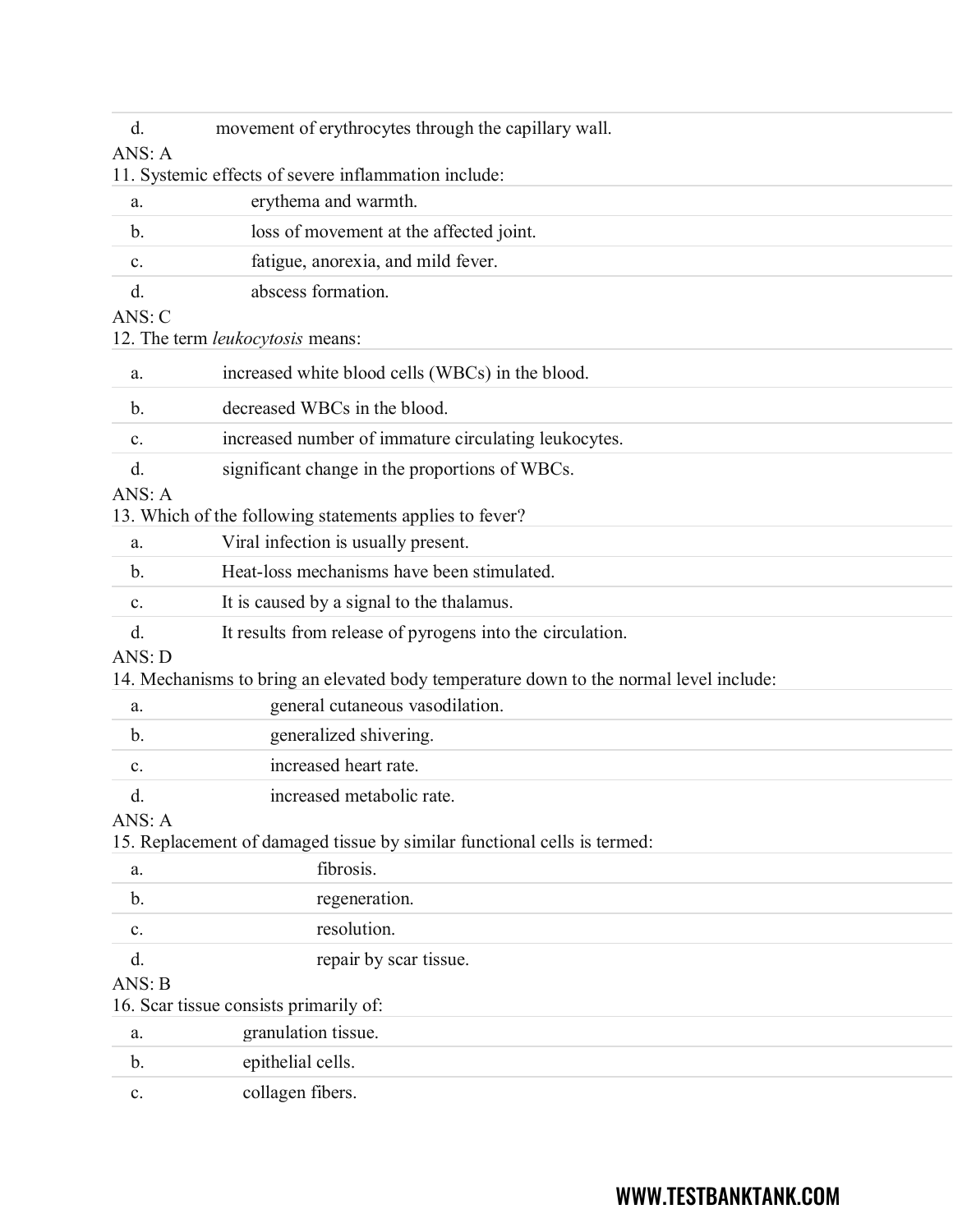| d.                  | new capillaries and smooth muscle fibers.                                                     |
|---------------------|-----------------------------------------------------------------------------------------------|
| ANS: C              |                                                                                               |
|                     | 17. Which of the following promotes rapid healing?                                            |
| a.                  | Closely approximated edges of a wound                                                         |
| $\mathbf b$ .       | Presence of foreign material                                                                  |
| c.                  | Exposure to radiation                                                                         |
| $\rm d$ .           | Vasoconstriction in the involved area                                                         |
| ANS: A              |                                                                                               |
|                     | 18. Glucocorticoids are used to treat inflammation because they directly:                     |
| a.                  | promote the release of prostaglandins at the site.                                            |
| $\mathbf b$ .       | decrease capillary permeability.                                                              |
| c.                  | mobilize lymphocytes and neutrophils.                                                         |
| d.                  | prevent infection.                                                                            |
| ANS: B              |                                                                                               |
| following EXCEPT:   | 19. Patients taking glucocorticoids for long periods of time are likely to develop all of the |
| a.                  | decreased bone density.                                                                       |
| $\mathbf{b}$ .      | wasting of skeletal muscle.                                                                   |
| c.                  | opportunistic infections.                                                                     |
| $\rm d$ .           | increased leukocyte production.                                                               |
| ANS: D              |                                                                                               |
| inflammatory agent? | 20. Which of the following drugs relieves fever and some types of pain but is NOT an anti-    |
| a.                  | Acetaminophen                                                                                 |
| $\mathbf{b}$ .      | Prednisone                                                                                    |
| c.                  | Aspirin                                                                                       |
| d.                  | Ibuprofen                                                                                     |

ANS: A

21. A burn area in which the epidermis and part of the dermis is destroyed is classified as:

| a.                               | full-thickness.                |  |
|----------------------------------|--------------------------------|--|
|                                  | deep partial-thickness.        |  |
| c.                               | superficial partial-thickness. |  |
|                                  | first-degree.                  |  |
| $\lambda$ $\lambda$ TC $\lambda$ |                                |  |

ANS: B

22. A woman has burns on the anterior surfaces of her right arm, chest, and right leg. The percentage of body surface area burned is approximately: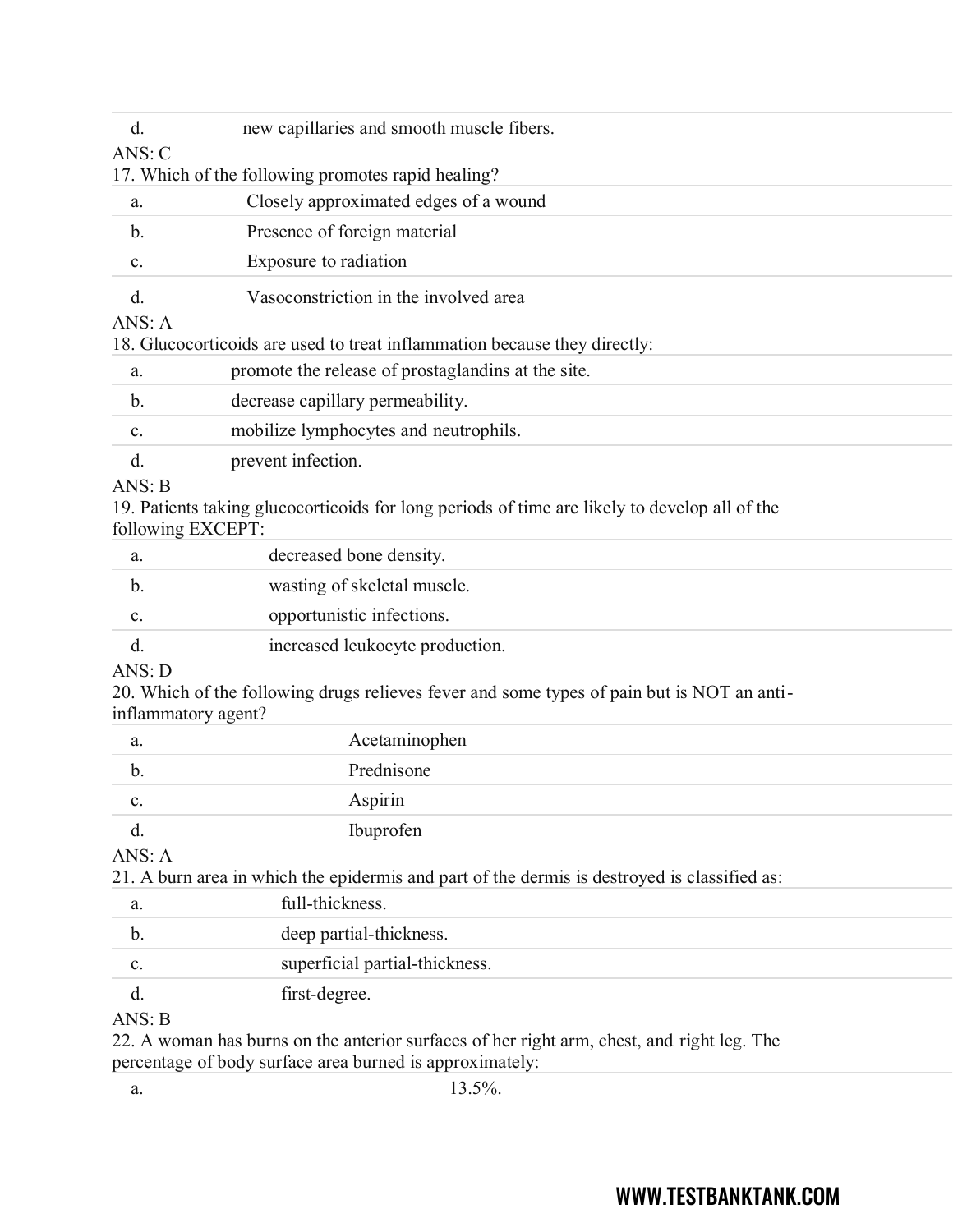| b.             | 18%.                                                                                            |  |
|----------------|-------------------------------------------------------------------------------------------------|--|
| c.             | 22.5%.                                                                                          |  |
| d.             | 31.5%.                                                                                          |  |
| ANS: C         |                                                                                                 |  |
|                | 23. The characteristic appearance of a full-thickness burn is:                                  |  |
| a.             | painful with multiple blisters.                                                                 |  |
| b.             | heavy bleeding.                                                                                 |  |
| c.             | red with some swelling.                                                                         |  |
| d.             | dry, firm, charred, or hard white surface.                                                      |  |
| ANS: D         |                                                                                                 |  |
|                | 24. A typical source of infection in burn areas is:                                             |  |
| a.             | the skin grafts.                                                                                |  |
| b.             | microbes surviving in the hair follicles in the burn area.                                      |  |
| c.             | circulating blood bringing microbes to the burn wound.                                          |  |
| d.             | opportunistic virus in digestive tract.                                                         |  |
| ANS: B         |                                                                                                 |  |
|                | 25. A large burn area predisposes to decreased blood pressure because:                          |  |
| a.             | bleeding occurs under the burn surface.                                                         |  |
| b.             | the heart is damaged by toxic materials from the burn.                                          |  |
| c.             | fluid and protein shift out of the blood.                                                       |  |
| d.             | vasoconstriction occurs in the burn area.                                                       |  |
| ANS: C         |                                                                                                 |  |
|                | 26. During an inflammatory response, hyperemia is caused by:                                    |  |
| a.             | increased blood flow in the area.                                                               |  |
| b.             | increased capillary permeability.                                                               |  |
| c.             | irritation of sensory nerve endings by histamine.                                               |  |
| d.             | increased leukocytes in the area.                                                               |  |
| ANS: A         |                                                                                                 |  |
|                | 27. The advantages of applying a biosynthetic skin substitute to a large area of full-thickness |  |
| burns include: |                                                                                                 |  |
|                | 1. reduced risk of infection.                                                                   |  |
|                | 2. decreased loss of plasma protein and fluid.<br>3. developing stronger fibrous scar tissue.   |  |
|                | 4. more rapid healing.                                                                          |  |
|                | 5. regeneration of all glands, nerves, and hair follicles.                                      |  |
| a.             | 1, 3                                                                                            |  |
| b.             | 4, 5                                                                                            |  |
| c.             | 1, 2, 4                                                                                         |  |
|                |                                                                                                 |  |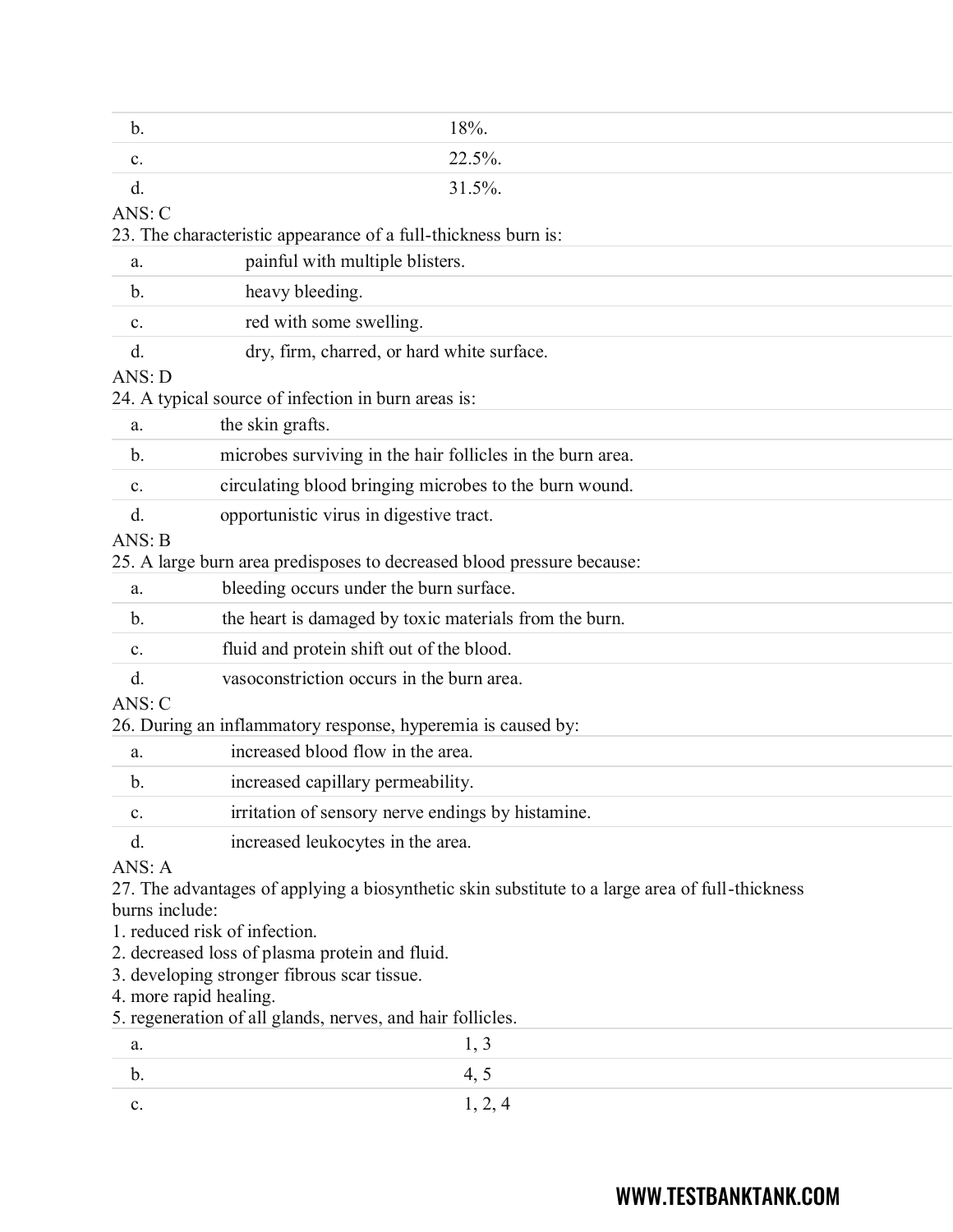| d.            | 2, 3, 5                                                                       |
|---------------|-------------------------------------------------------------------------------|
| ANS: C        | 28. Purulent exudates usually contain:                                        |
| a.            | small amounts of plasma protein & histamine in water.                         |
| $\mathbf b$ . | red blood cells & all types of white blood cells.                             |
| c.            | numerous leukocytes, bacteria, and cell debris.                               |
| d.            | large amounts of water containing a few cells.                                |
| ANS: C        |                                                                               |
|               | 29. Isoenzymes in the circulating blood:                                      |
| a.            | are a type of plasma protein normally present in the circulating blood.       |
| $\mathbf b$ . | often indicate the precise location of an inflammatory response.              |
| c.            | are normally released from leukocytes during the inflammatory response.       |
| d.            | are pyrogens, causing low-grade fever.                                        |
| ANS: B        |                                                                               |
|               | 30. A serous exudate is best described as a:                                  |
| a.            | thin, watery, colorless exudate.                                              |
| b.            | thick, sticky, cloudy secretion.                                              |
| c.            | thick, greenish material containing microbes.                                 |
| d.            | brownish, clotted material.                                                   |
| ANS: A        | 31. Systemic manifestations of an inflammatory response include:              |
| a.            | edema and erythema.                                                           |
| b.            | area of necrosis and loss of function.                                        |
|               | pain and tenderness.                                                          |
| c.            | fever and malaise.                                                            |
| d.<br>ANS: D  |                                                                               |
|               | 32. Some local effects of a general inflammatory response would include:      |
| a.            | high, spiking fever and chills.                                               |
| b.            | redness, warmth, and swelling.                                                |
| c.            | leukopenia and reduced erythrocyte sedimentation rate (ESR).                  |
| d.            | anorexia and headaches.                                                       |
| ANS: B        |                                                                               |
|               | 33. Prolonged administration of glucocorticoids such as prednisone may cause: |
|               | 1. atrophy of lymphoid tissue.                                                |
|               | 2. increased resistance to infection.<br>3. thrombocytopenia.                 |
|               | 4. decreased protein synthesis.                                               |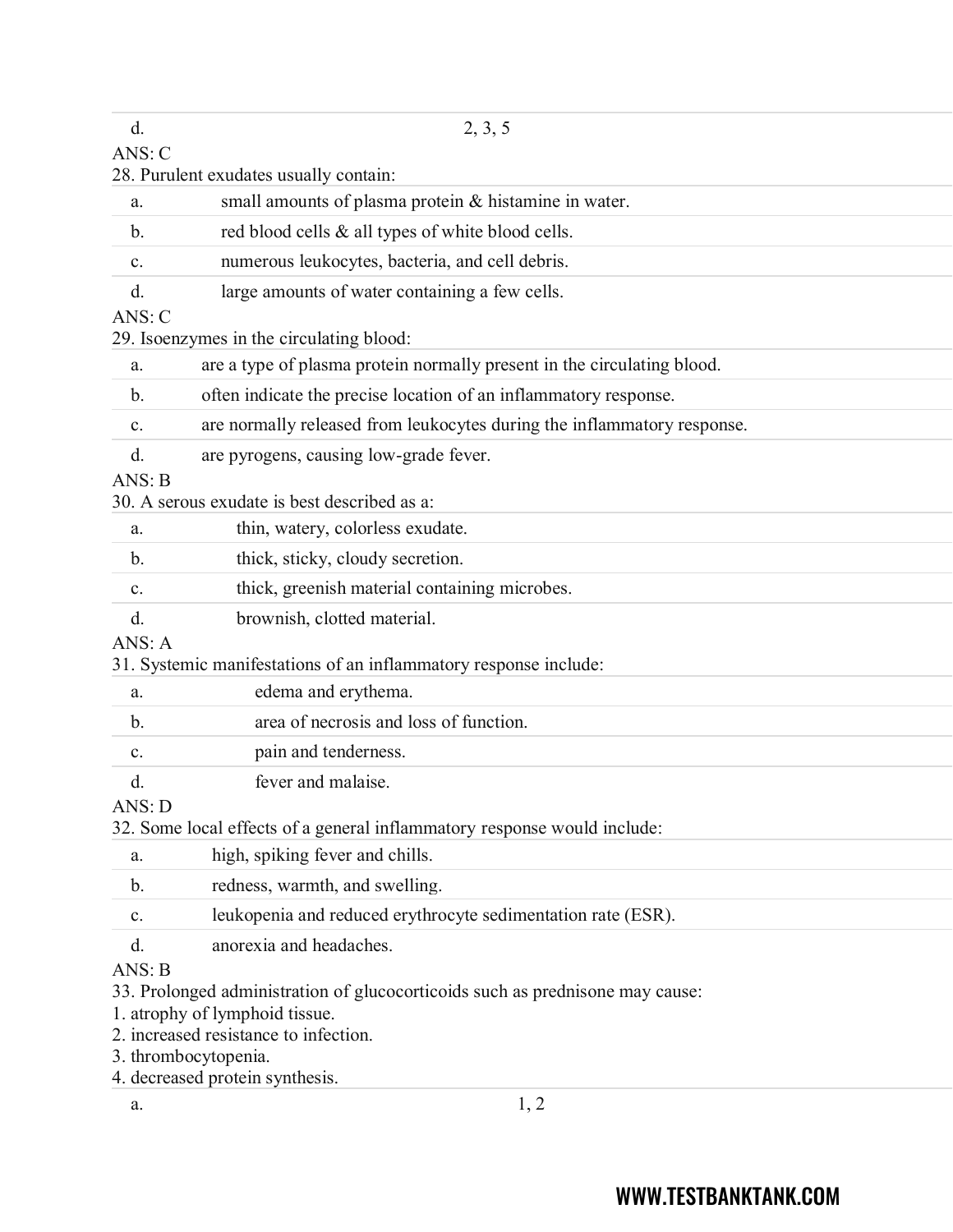| $\mathbf b$ .                 | 1, 3                                                                                   |
|-------------------------------|----------------------------------------------------------------------------------------|
| $\mathbf{c}$ .                | 1, 4                                                                                   |
| d.                            | 2, 4                                                                                   |
| ANS: C                        |                                                                                        |
|                               | 34. Application of ice to an injured knee reduces edema by:                            |
| a.                            | promoting return of lymph fluid.                                                       |
| $\mathbf b$ .                 | causing local vasoconstriction.                                                        |
| c.                            | increasing the rate of tissue repair.                                                  |
| d.                            | causing systemic vasodilation.                                                         |
| ANS: B<br>successful through: | 35. Healing of large areas of skin loss (including dermis and epidermis) would be most |
| a.                            | rapid mitosis and regeneration of skin layers.                                         |
| b.                            | resolution of damaged cells in the area.                                               |
| c.                            | covering the area with biosynthetic skin substitute.                                   |
| d.                            | graft of fibrous tissue to the area.                                                   |
| ANS: C                        |                                                                                        |
|                               | 36. Prostaglandins are produced from<br>and cause                                      |
| a.                            | activated plasma protein; increased capillary permeability                             |
| $\mathbf b$ .                 | mast cells; vasodilation and pain                                                      |
| c.                            | platelets; attraction of neutrophils, chemotaxis                                       |
| d.                            | mast cell granules; activation of histamines and kinins                                |
| ANS: B                        |                                                                                        |
|                               | 37. The number of neutrophils in the blood is increased significantly:                 |
| a.                            | during allergic reactions.                                                             |
| $\mathbf{b}$ .                | during chronic inflammation.                                                           |
| $\mathbf{C}.$                 | to produce antibodies.                                                                 |
| d.                            | in order to promote phagocytosis.                                                      |
| ANS: D                        |                                                                                        |
|                               | 38. An abscess contains:                                                               |
| a.                            | serous exudate.                                                                        |
| $b$ .                         | purulent exudate.                                                                      |
| $\mathbf{c}$ .                | fibrinous exudate.                                                                     |
| d.                            | hemorrhagic exudate.                                                                   |
| ANS: B                        | 39. Nonspecific agents that protect uninfected cells against viruses are called:       |

a. neutrophils.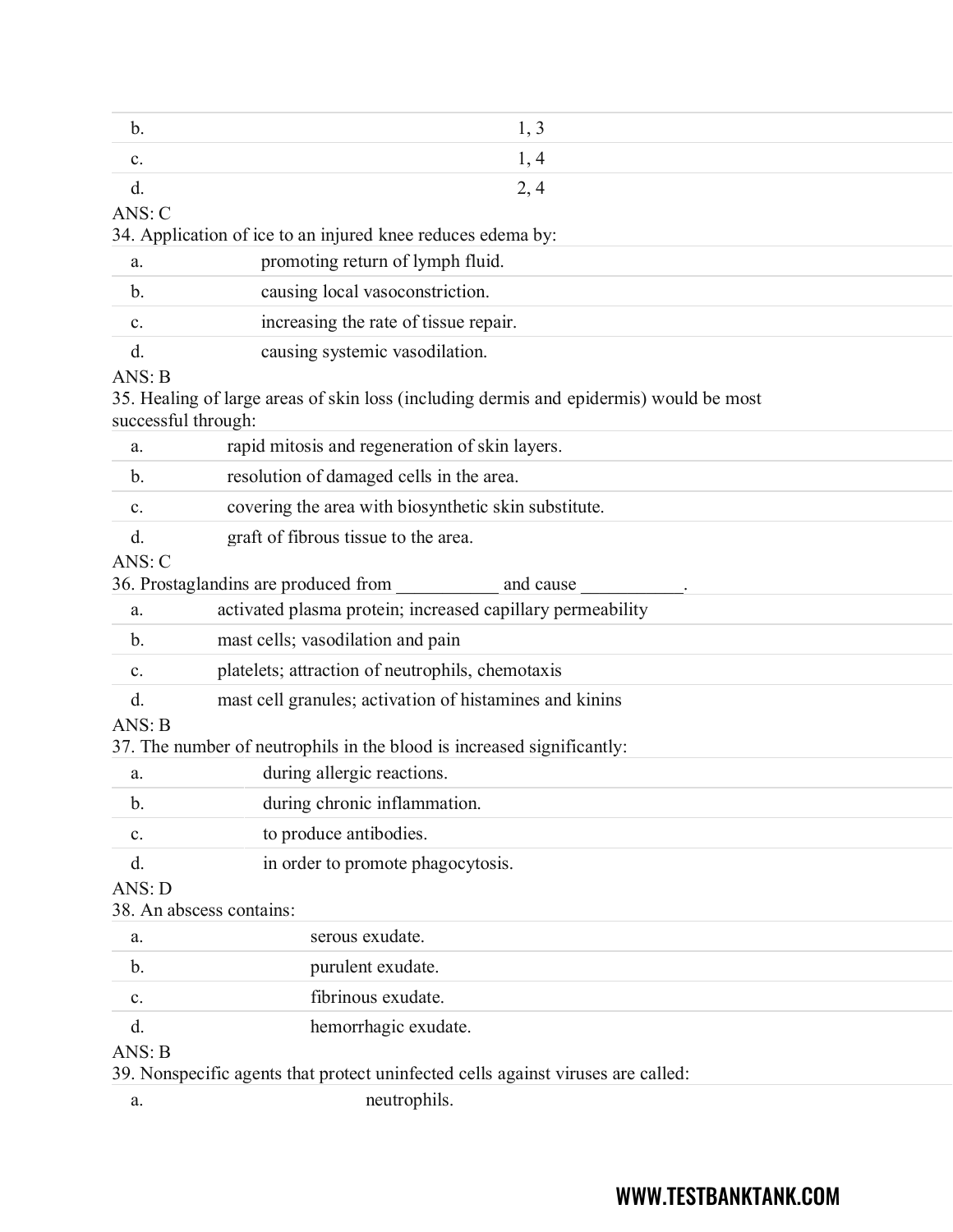| b.             | macrophages.                                                                                                                                   |
|----------------|------------------------------------------------------------------------------------------------------------------------------------------------|
| c.             | interferons.                                                                                                                                   |
| d.             | pyrogens.                                                                                                                                      |
| ANS: C         |                                                                                                                                                |
|                | 40. Causes of inflammation include:                                                                                                            |
| a.             | direct physical damage such as cuts and sprains.                                                                                               |
| b.             | allergic reactions.                                                                                                                            |
| c.             | infection.                                                                                                                                     |
| d.             | All the above                                                                                                                                  |
| ANS: D         |                                                                                                                                                |
|                | 41. In normal capillary exchange, what is net hydrostatic pressure based on?                                                                   |
| a.             | The difference between the hydrostatic pressure within the capillary, as compared with the hydrostatic<br>pressure of the interstitial fluid   |
| $\mathbf b$ .  | The relative osmotic pressures in the blood and the interstitial fluid                                                                         |
| c.             | The difference between the hydrostatic pressure and osmotic pressure within the capillary                                                      |
| d.<br>ANS: A   | The difference between the concentrations of blood cells, plasma proteins, and dissolved substances in<br>the blood and the interstitial fluid |
|                | 42. The cardinal signs of inflammation include all of the following EXCEPT:                                                                    |
| a.             | redness.                                                                                                                                       |
| b.             | loss of function.                                                                                                                              |
| $\mathbf{C}$ . | nausea.                                                                                                                                        |
| d.             | swelling.                                                                                                                                      |
| ANS: C         |                                                                                                                                                |
|                | 43. Drugs that have anti-inflammatory, analgesic, and antipyretic activities include:<br>1. COX-2 inhibitors (NSAIDs).                         |
|                | 2. glucocorticoids (e.g., prednisone).                                                                                                         |
|                | 3. ibuprofen (NSAID).                                                                                                                          |
|                | 4. acetaminophen.                                                                                                                              |
|                | 5. aspirin (ASA).                                                                                                                              |
| a.             | 1, 2                                                                                                                                           |
| b.             | 2, 4                                                                                                                                           |
| $\mathbf{C}$ . | 1, 3, 5                                                                                                                                        |
| d.             | 1, 4, 5                                                                                                                                        |
|                | ANS: C 44. Aspirin (ASA) is discouraged for treatment of viral infection in children because of:                                               |
| a.             | decreased bone growth after puberty.                                                                                                           |
| b.             | frequent production of blood clots.                                                                                                            |
|                |                                                                                                                                                |

c. formation of a granuloma filled with virus.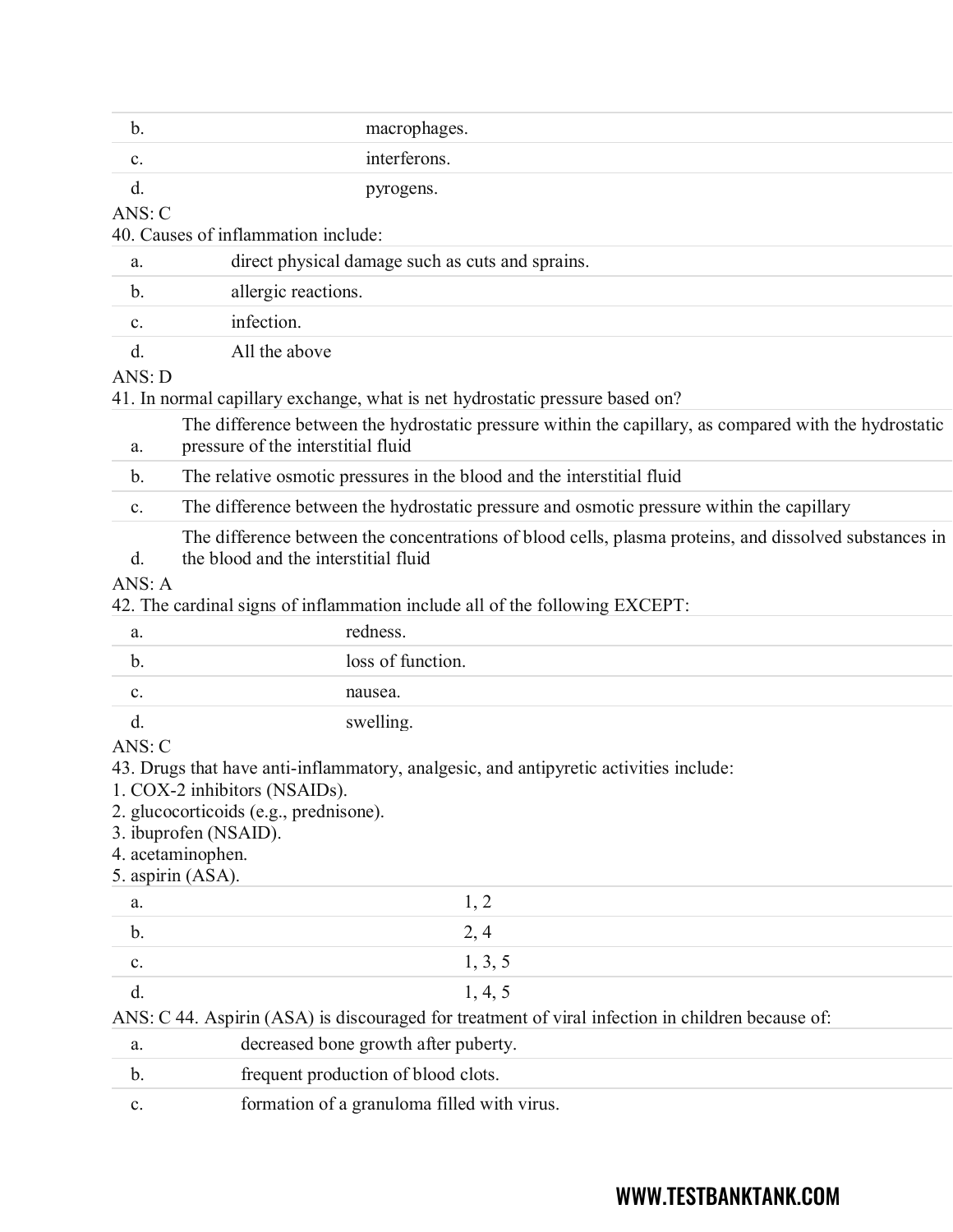| d.<br>ANS: D      | the risk of developing Reyes syndrome.                                                          |
|-------------------|-------------------------------------------------------------------------------------------------|
|                   | 45. Systemic manifestations of inflammation include all EXCEPT:                                 |
| a.                | pyrexia.                                                                                        |
| $\mathbf b$ .     | malaise.                                                                                        |
| c.                | local swelling.                                                                                 |
| d.                | anorexia.                                                                                       |
| ANS: C            |                                                                                                 |
| for phagocytosis? | 46. Which of the following cellular elements found in the inflammatory response are responsible |
| a.                | Macrophages                                                                                     |
| b.                | Basophils                                                                                       |
| c.                | <b>B</b> lymphocytes                                                                            |
| d.                | T lymphocytes                                                                                   |
| e.                | Eosinophils                                                                                     |
| ANS: A            |                                                                                                 |
|                   | 47. Which chemical mediator is involved in prolonging the inflammatory response?                |
| a.                | <b>Bradykinin</b>                                                                               |
| $\mathbf b$ .     | Histamine                                                                                       |
| $\mathbf{C}$ .    | Leukotrienes                                                                                    |
| d.                | Chemotactic factors                                                                             |
| ANS: C            |                                                                                                 |
|                   | 48. Potential complications after healing by scar formation include all the following EXCEPT:   |
| a.                | lack of sensory function in the area.                                                           |
| b.                | contractures and adhesions.                                                                     |
| c.                | increased hair growth.                                                                          |
| d.                | keloid formation.                                                                               |
| ANS: C            |                                                                                                 |
|                   | 49. All of the following are correct statements regarding wound healing EXCEPT:                 |
| a.                | Resolution occurs where there is minimal tissue damage and the cells can recover.               |
| b.                | Granulation tissue forms a permanent replacement for damaged tissue.                            |
| $\mathbf{C}$ .    | Regeneration occurs where the cells are capable of mitosis.                                     |
| d.                | Scar tissue forms where the surrounding cells are incapable of mitosis.                         |
| NIC.              |                                                                                                 |

ANS: B

50. Which of the following statements regarding inflammation is incorrect?

a. Inflammation caused by an allergen or a burn will typically produce a serous exudate.

b. Infection is one cause of inflammation.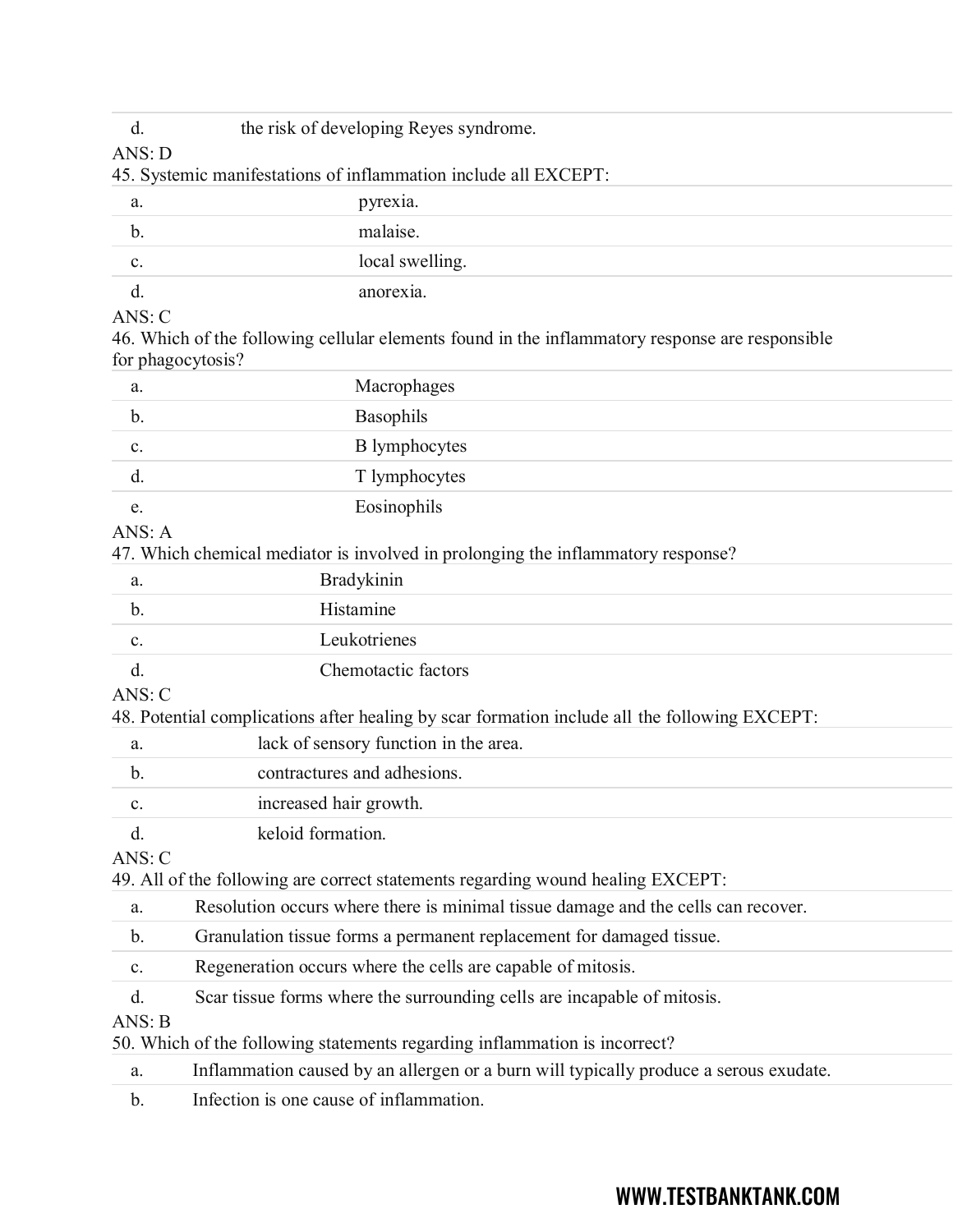| C. |  | Inflammation is the bodys nonspecific response to tissue injury. |  |
|----|--|------------------------------------------------------------------|--|
|    |  |                                                                  |  |

d. Disorders are named using the ending *-sarcoma* to indicate inflammation.

### ANS: D

51. Which of the following helps to localize and wall off the foreign material during an inflammatory response?

| a.              | Lymphocytes     |
|-----------------|-----------------|
| $\mathfrak{b}.$ | Increased fluid |
| c.              | Fibrinogen      |
|                 | Antibodies      |

#### ANS: C

d. advanced age.

52. Why is an application of cold recommended as part of the RICE first aid measures immediately following an inflammatory response due to injury? a. It improves circulation in the area removing chemical mediators.

| a.             | It improves circulation in the area removing chemical mediators.                                                                                                                                         |
|----------------|----------------------------------------------------------------------------------------------------------------------------------------------------------------------------------------------------------|
| $\mathbf b$ .  | It causes local vasoconstriction to reduce local edema.                                                                                                                                                  |
| c.             | It draws more phagocytic cells to the area to remove debris.                                                                                                                                             |
| d.             | It promotes immediate healing.                                                                                                                                                                           |
| ANS: B         |                                                                                                                                                                                                          |
|                | 53. One goal for current research in tissue engineering is to:                                                                                                                                           |
| a.             | create a functional replacement tissue when regeneration is not possible.                                                                                                                                |
| $\mathbf{b}$ . | adapt cells from the injured organ to produce replacement tissue.                                                                                                                                        |
| c.             | design a nonliving synthetic replacement tissue.                                                                                                                                                         |
| d.             | use stem cells as a temporary covering for damaged tissue.                                                                                                                                               |
| ANS: A         |                                                                                                                                                                                                          |
|                | 54. Identify the proper sequence in the healing process.                                                                                                                                                 |
| a.             | A blood clot forms; granulation tissue grows into the gap; new blood vessels develop; phagocytosis of<br>foreign material and cell debris occurs; and collagen fibers form a tight, strong scar.         |
| $\mathbf{b}$ . | A blood clot forms; phagocytes remove foreign material and cell debris; granulation tissue grows into the<br>gap; new blood vessels form; and collagen fibers promote formation of a tight, strong scar. |
| $\mathbf{c}.$  | Collagen fibers form in the damaged area; a blood clot forms; granulation tissue grows into the gap;<br>angiogenesis takes place; and foreign material and cell debris are removed by phagocytes.        |
| d.             | Foreign material and cell debris are removed by phagocytes; a blood clot forms; granulation tissue grov<br>into the gap; new blood vessels form; and collagen fibers grow and cross-link.                |
| ANS: B         |                                                                                                                                                                                                          |
|                | 55. All of the following are factors that promote healing EXCEPT:                                                                                                                                        |
| a.             | good nutrition: protein, vitaming A and C.                                                                                                                                                               |
| b.             | a clean, undisturbed wound.                                                                                                                                                                              |
| c.             | effective circulation.                                                                                                                                                                                   |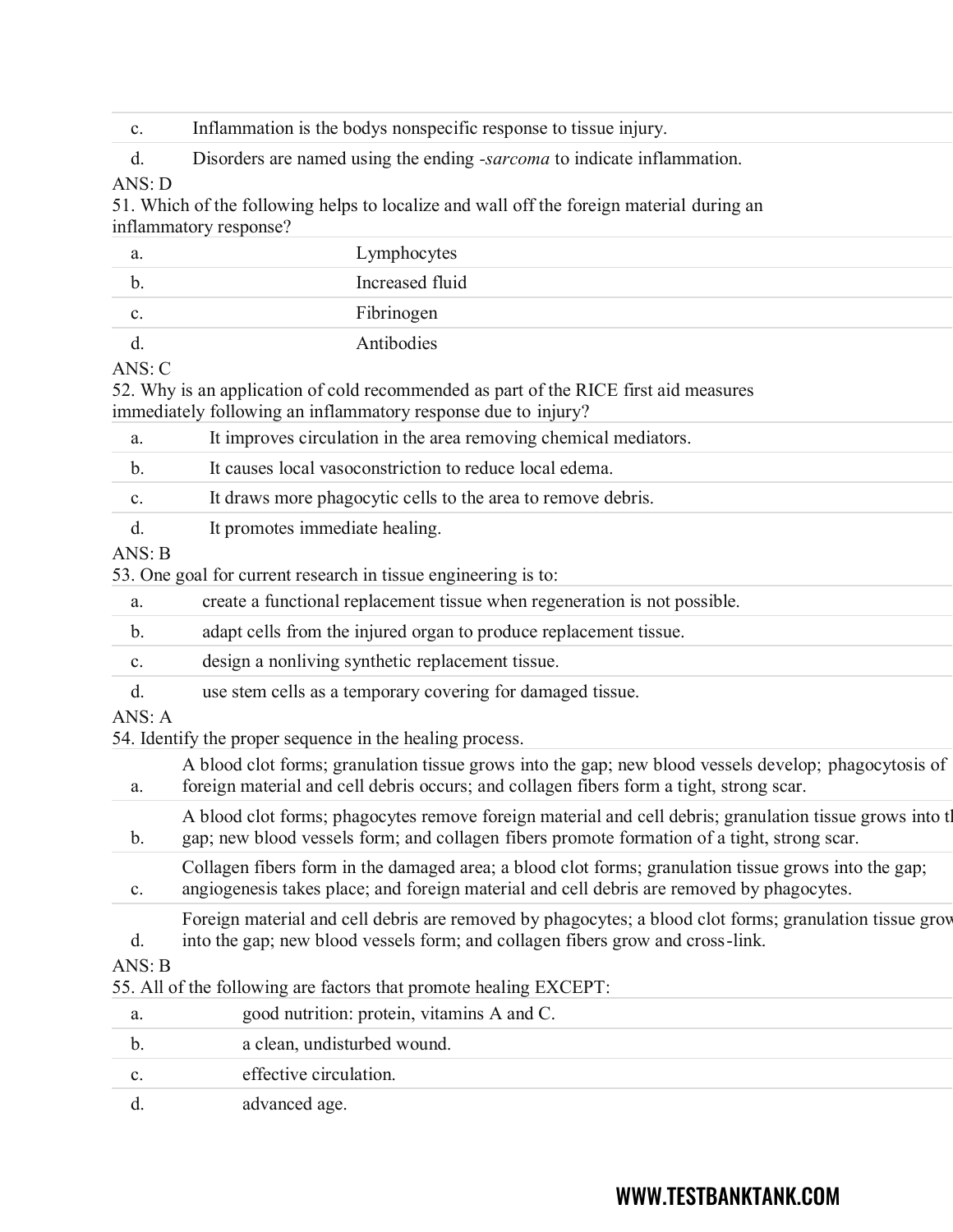#### ANS: D

|                | 56. Identify the correct statement about burns:                                                                                 |  |  |  |  |  |
|----------------|---------------------------------------------------------------------------------------------------------------------------------|--|--|--|--|--|
| a.             | The severity of the burn depends on the temperature, duration, and extent of the burn.                                          |  |  |  |  |  |
| b.             | Young children are less likely to suffer severe burns from immersion in excessively hot water.                                  |  |  |  |  |  |
| c.             | Burns to the palms of the hands are more damaging than burns on the face.                                                       |  |  |  |  |  |
| d.             | With a major burn, excessive bleeding usually causes shock.                                                                     |  |  |  |  |  |
| ANS: A         |                                                                                                                                 |  |  |  |  |  |
|                | 57. Which statement applies to the recommended emergency care for burns?                                                        |  |  |  |  |  |
| a.             | Drop and lie completely still on your back.                                                                                     |  |  |  |  |  |
| b.             | Call a neighbor for help if the burn appears to be extensive.                                                                   |  |  |  |  |  |
| c.             | Apply lotion and cover burn tightly with a sheet or towel.                                                                      |  |  |  |  |  |
| d.             | Cover the burn area with clean, cool, or tepid water and remove nonsticking clothing.                                           |  |  |  |  |  |
| ANS: D         |                                                                                                                                 |  |  |  |  |  |
|                | 58. Inhalation of carbon monoxide is a threat for many burn patients because this gas:                                          |  |  |  |  |  |
| a.             | causes swelling in the trachea.                                                                                                 |  |  |  |  |  |
| $\mathbf{b}$ . | quickly reduces the available oxygen in the blood.                                                                              |  |  |  |  |  |
| c.             | prevents full expansion of the lungs.                                                                                           |  |  |  |  |  |
| d.             | is toxic to the nervous system.                                                                                                 |  |  |  |  |  |
| ANS: B         |                                                                                                                                 |  |  |  |  |  |
|                | 59. How does scar tissue usually cause obstructions to develop in tube-like structures?                                         |  |  |  |  |  |
| a.             | Scar tissue continues to grow and spread, causing a blockage.                                                                   |  |  |  |  |  |
| b.             | Scar tissue does not stretch, but rather shrinks in time, causing narrowing.                                                    |  |  |  |  |  |
| $\mathbf{C}.$  | Scar tissue twists and forms knots as it develops.                                                                              |  |  |  |  |  |
| d.             | Scar tissue attaches to nearby normal tissue, causing obstruction.                                                              |  |  |  |  |  |
| ANS: B         |                                                                                                                                 |  |  |  |  |  |
|                | 60. Which of the following is a serious potential complication found only with the anti-<br>inflammatory COX-2 inhibitor drugs? |  |  |  |  |  |
| a.             | Increased risk of infection at the site of inflammation                                                                         |  |  |  |  |  |
| b.             | Reyes syndrome developing in children and young adults                                                                          |  |  |  |  |  |
|                | Increased incidence of heart attacks                                                                                            |  |  |  |  |  |
| c.             |                                                                                                                                 |  |  |  |  |  |
| d.             | Greatly delayed blood clotting                                                                                                  |  |  |  |  |  |
| ANS: C         |                                                                                                                                 |  |  |  |  |  |

Chapter 3: Principles of Neoplasia

## **MULTIPLE CHOICE**

1. What is a benign neoplasm originating from adipose tissue called?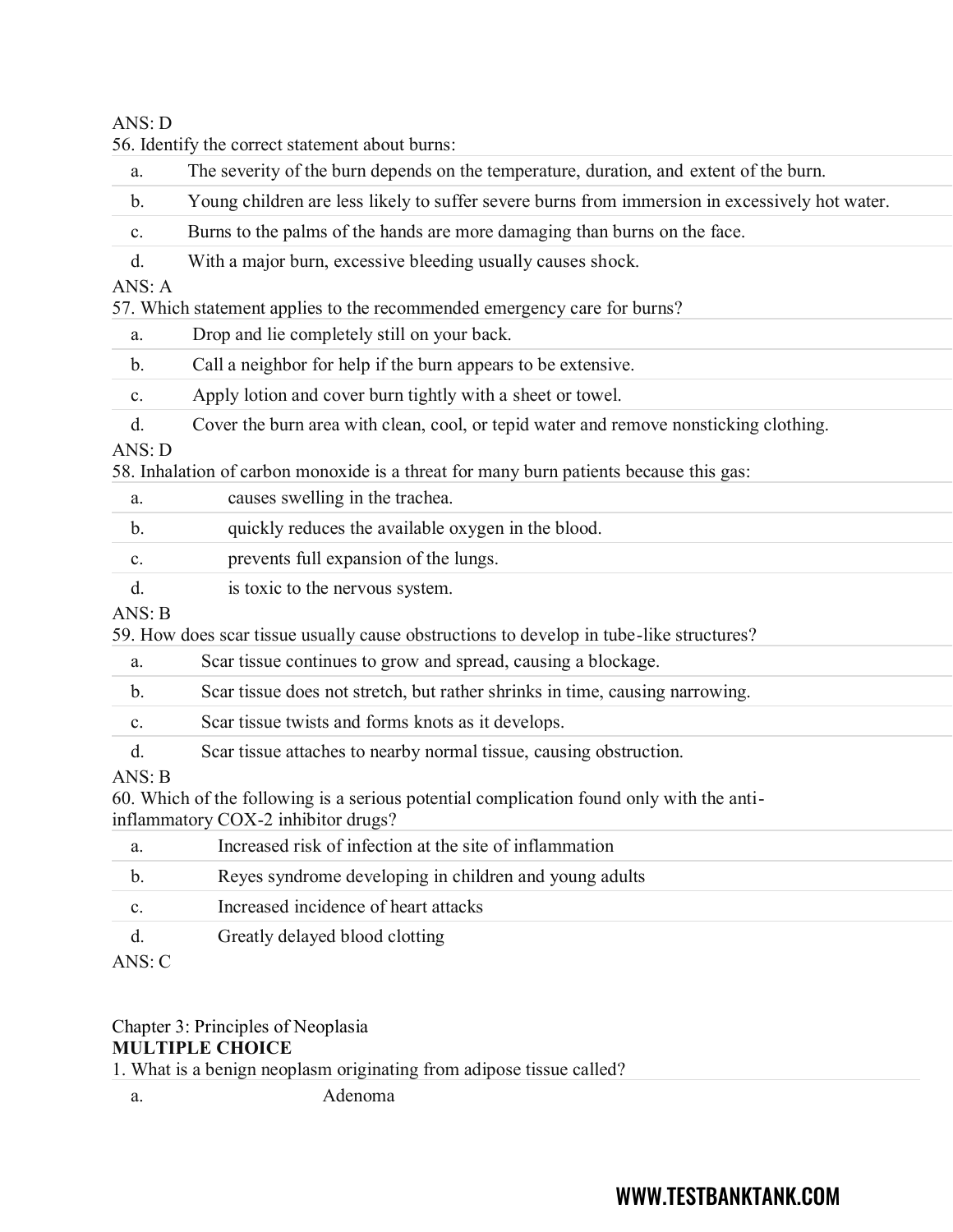| b.            | Lipoma                                                                                               |  |  |  |  |
|---------------|------------------------------------------------------------------------------------------------------|--|--|--|--|
| c.            | Fibrosarcoma                                                                                         |  |  |  |  |
| d.            | Adenocarcinoma                                                                                       |  |  |  |  |
| ANS: B        |                                                                                                      |  |  |  |  |
|               | 2. What are malignant neoplasms arising from connective tissue cells called?                         |  |  |  |  |
| a.            | Carcinomas                                                                                           |  |  |  |  |
| b.            | Sarcomas                                                                                             |  |  |  |  |
| c.            | Melanomas                                                                                            |  |  |  |  |
| d.            | Fibromas                                                                                             |  |  |  |  |
| ANS: B        |                                                                                                      |  |  |  |  |
|               | 3. Which of the following is a characteristic of a benign tumor?                                     |  |  |  |  |
| a.            | It is unencapsulated and invasive.                                                                   |  |  |  |  |
| b.            | It consists of undifferentiated cells.                                                               |  |  |  |  |
| c.            | It exerts systemic effects.                                                                          |  |  |  |  |
| d.            | Cells appear relatively normal.                                                                      |  |  |  |  |
| ANS: D        |                                                                                                      |  |  |  |  |
|               | 4. Which factor provides the basis for the grading of newly diagnosed malignant tumors?              |  |  |  |  |
| a.            | Size of the tumor                                                                                    |  |  |  |  |
| b.            | Number of metastases                                                                                 |  |  |  |  |
| c.            | Degree of differentiation of the cells                                                               |  |  |  |  |
| d.            | Number of lymph nodes involved                                                                       |  |  |  |  |
| ANS: C        |                                                                                                      |  |  |  |  |
|               | 5. A warning sign of possible cancer would be any of the following EXCEPT:                           |  |  |  |  |
| a.            | persistent, unusual bleeding.                                                                        |  |  |  |  |
| $\mathbf b$ . | a change in bowel habits.                                                                            |  |  |  |  |
| c.            | sudden development of fever, nausea, and diarrhea.                                                   |  |  |  |  |
| d.            | a change in shape, color, or surface of a skin lesion.                                               |  |  |  |  |
| ANS: C        |                                                                                                      |  |  |  |  |
|               | 6. The common local effects of an expanding tumor mass include:<br>1. obstruction of a tube or duct. |  |  |  |  |
|               | 2. anemia and weight loss.                                                                           |  |  |  |  |
|               | 3. cell necrosis and ulceration.                                                                     |  |  |  |  |
|               | 4. tumor markers in the circulation.                                                                 |  |  |  |  |
| a.            | 1, 2                                                                                                 |  |  |  |  |
| b.            | 1, 3                                                                                                 |  |  |  |  |
| $\mathbf{C}.$ | 2, 4                                                                                                 |  |  |  |  |
| d.            | 3, 4                                                                                                 |  |  |  |  |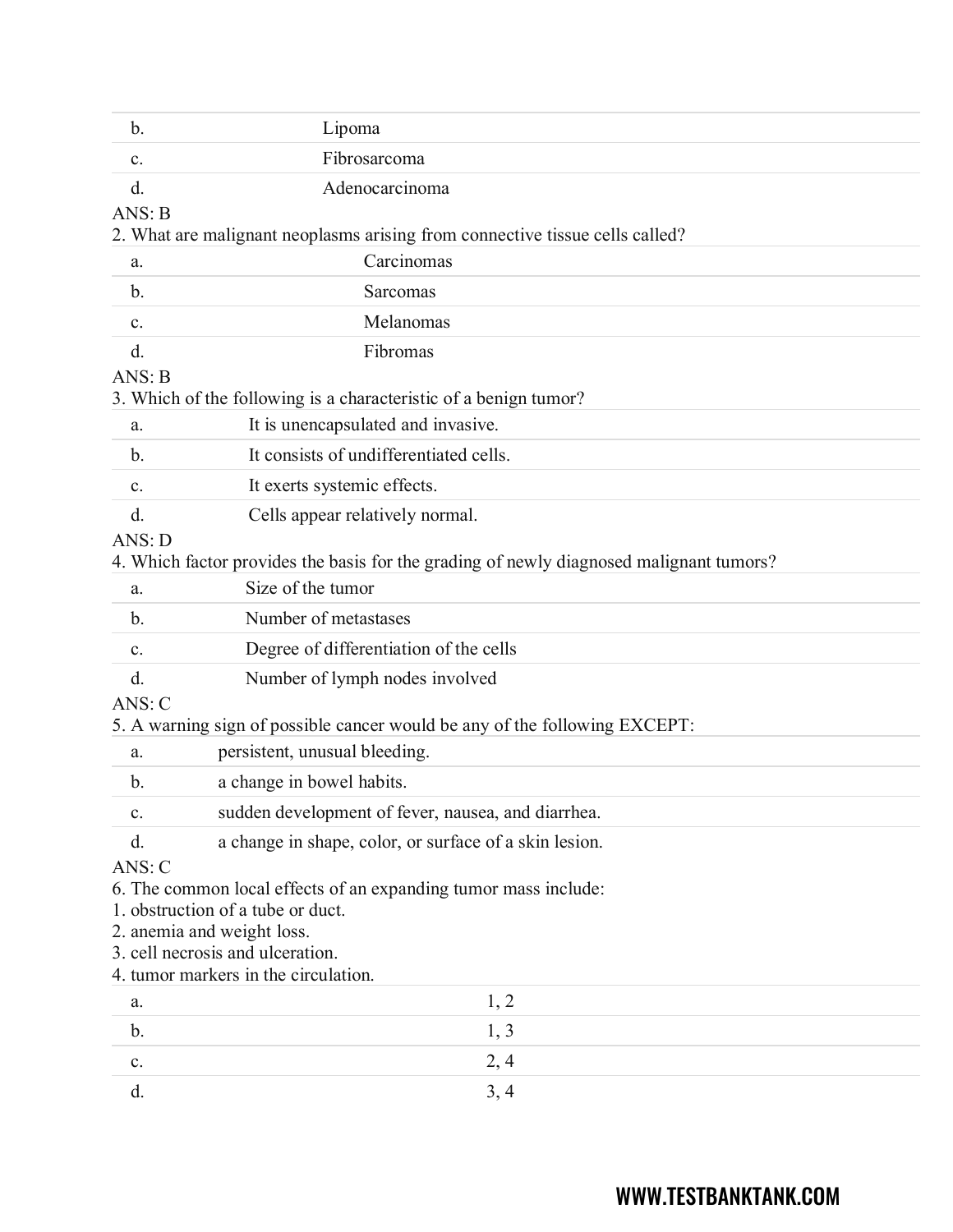#### ANS: B

|                | 7. Which of the following does <i>paraneoplastic syndrome</i> refer to?                         |  |  |  |  |  |
|----------------|-------------------------------------------------------------------------------------------------|--|--|--|--|--|
| a.             | The effects of substances such as hormones secreted by the tumor cells                          |  |  |  |  |  |
| b.             | Severe weight loss and cachexia associated with advanced cancer                                 |  |  |  |  |  |
| $\mathbf{C}$ . | The decreased resistance to infection resulting from malignant tumors                           |  |  |  |  |  |
| d.             | The effects of multiple metastatic tumors                                                       |  |  |  |  |  |
| ANS: A         |                                                                                                 |  |  |  |  |  |
|                | 8. Which term refers to the spread of malignant cells through blood and lymph to distant sites? |  |  |  |  |  |
| a.             | Invasiveness                                                                                    |  |  |  |  |  |
| b.             | Seeding                                                                                         |  |  |  |  |  |
| $\mathbf{C}$ . | Metastasis                                                                                      |  |  |  |  |  |
| d.             | Systemic effect                                                                                 |  |  |  |  |  |
| ANS: C         |                                                                                                 |  |  |  |  |  |
|                | 9. One reason for staging a malignant tumor at the time of diagnosis is to:                     |  |  |  |  |  |
| a.             | identify the original cell from which the tumor developed.                                      |  |  |  |  |  |
| $\mathbf{b}$ . | locate and identify the primary tumor.                                                          |  |  |  |  |  |
| $\mathbf{C}$ . | decide the initiating factor for a particular tumor.                                            |  |  |  |  |  |
| d.             | determine the best treatment and prognosis.                                                     |  |  |  |  |  |
| ANS: D         |                                                                                                 |  |  |  |  |  |
|                | 10. The process of carcinogenesis usually begins with:                                          |  |  |  |  |  |
| a.             | exposure to promoters causing dysplasia.                                                        |  |  |  |  |  |
| $\mathbf b$ .  | development of defective genes.                                                                 |  |  |  |  |  |
| c.             | an irreversible change in the cell DNA.                                                         |  |  |  |  |  |
| d.             | a single exposure to a known risk factor causing temporary cell damage.                         |  |  |  |  |  |
| ANS: C         |                                                                                                 |  |  |  |  |  |
|                | 11. What would be an external source of ionizing radiation?                                     |  |  |  |  |  |
| a.             | A needle containing a radioisotope implanted beside the tumor                                   |  |  |  |  |  |
| $\mathbf b$ .  | Gamma rays delivered by a cobalt machine                                                        |  |  |  |  |  |
| c.             | A dose of a radioactive drug to be ingested                                                     |  |  |  |  |  |
| d.             | A fluid containing radioactive material instilled in a body cavity                              |  |  |  |  |  |
| ANS: B         |                                                                                                 |  |  |  |  |  |
|                | 12. Radiation therapy destroys:                                                                 |  |  |  |  |  |
| a.             | all cells in the tumor at one time.                                                             |  |  |  |  |  |
| $\mathbf b$ .  | the cells in the center of the tumor.                                                           |  |  |  |  |  |
| c.             | primarily rapidly dividing cells.                                                               |  |  |  |  |  |
| d.             | radioresistant cells.                                                                           |  |  |  |  |  |
|                |                                                                                                 |  |  |  |  |  |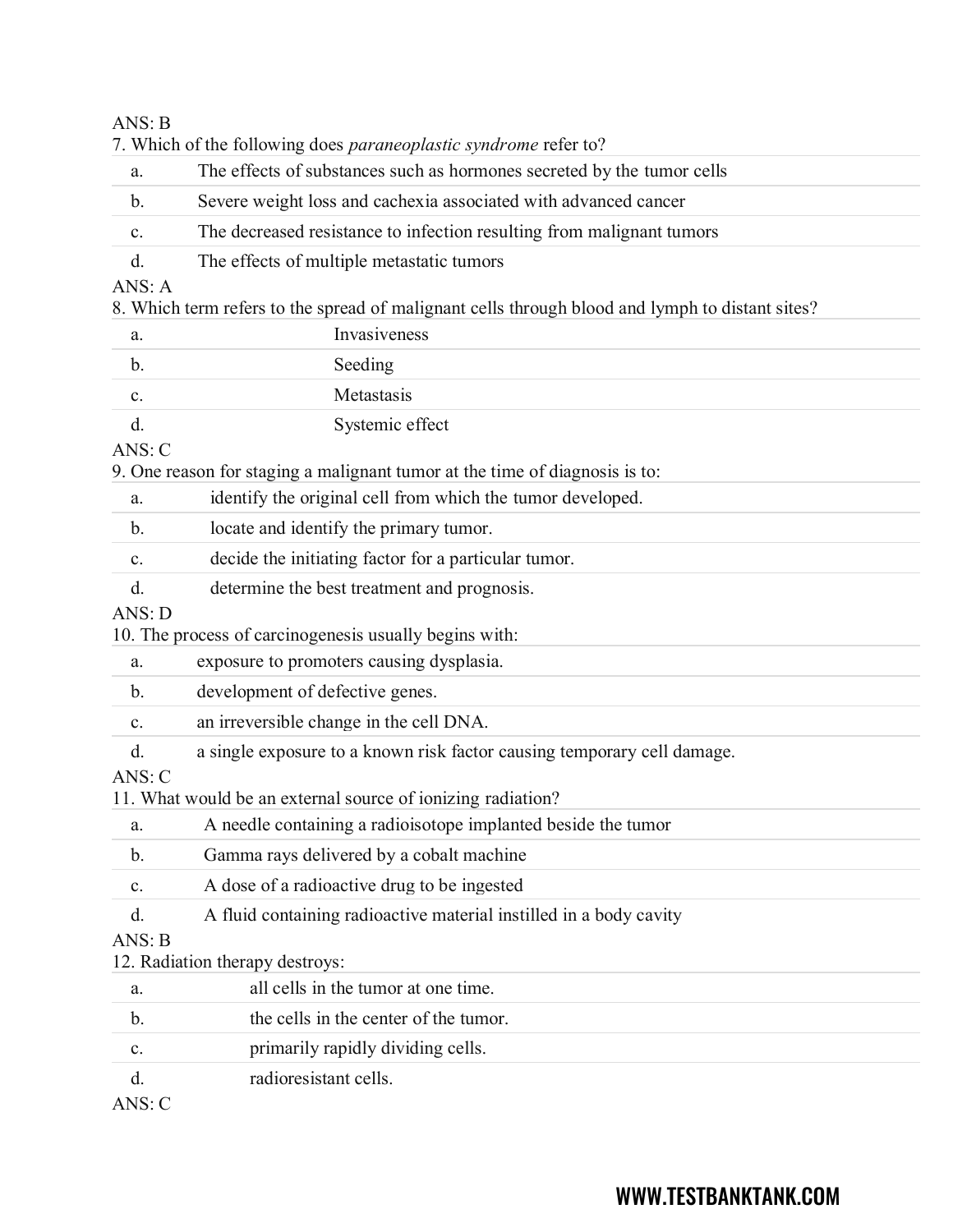| 13. The most critical adverse effects of chemotherapy and radiation therapy are: |  |  |  |  |  |
|----------------------------------------------------------------------------------|--|--|--|--|--|
|                                                                                  |  |  |  |  |  |

|                | 13. The most critical adverse effects of chemotherapy and radiation therapy are: |
|----------------|----------------------------------------------------------------------------------|
| a.             | thrombocytopenia and leucopenia.                                                 |
| b.             | headache and lethargy.                                                           |
| c.             | nausea and constipation.                                                         |
| d.             | alopecia and weight loss.                                                        |
| ANS: A         |                                                                                  |
|                | 14. Chemotherapy usually involves a combination of drugs in order to:            |
|                | 1. reduce the adverse effects.                                                   |
|                | 2. guarantee that all cancer cells are destroyed.                                |
|                | 3. be effective in more phases of the cell cycle.                                |
|                | 4. totally block the mitotic stage.                                              |
| a.             | 1, 3                                                                             |
| b.             | 1, 4                                                                             |
| c.             | 2, 3                                                                             |
| d.             | 3, 4                                                                             |
| ANS: A         |                                                                                  |
|                | 15. Why does ovarian cancer have a poor prognosis?                               |
| a.             | The ovaries are inaccessible for examination.                                    |
| $\mathbf{b}$ . | Specific signs rarely appear until after secondary tumors have developed.        |
| c.             | The same tumor markers are present with many types of cancer.                    |
| d.             | No effective treatment is available.                                             |
| ANS: B         |                                                                                  |
|                | 16. Select the correct pair representing a malignant tumor and its marker:       |
| a.             | colon cancer: carcinoembryonic antigen (CEA)                                     |
| b.             | hepatic cancer: CA125, AFP                                                       |
| c.             | prostate cancer: human chorionic gonadotropin (hCG)                              |
| d.             | testicular cancer: Philadelphia chromosome                                       |
| ANS: A         |                                                                                  |
|                | 17. Antiangiogenesis drugs act on a malignant tumor by:                          |
| a.             | promoting the immune response and removal of abnormal tumor cells.               |
| $\mathbf{b}$ . | blocking hormonal stimulation of tumor cells.                                    |
| c.             | reducing blood flow and nutrient supply to tumor cells.                          |
| d.             | transporting radioisotopes into the tumor.                                       |
| ANS: C         |                                                                                  |
|                | 18. The development of neutropenia during chemotherapy for cancer means:         |

|  | the cancer cells are being destroyed quickly. |  |  |  |
|--|-----------------------------------------------|--|--|--|
|--|-----------------------------------------------|--|--|--|

b. the patient is likely to hemorrhage.